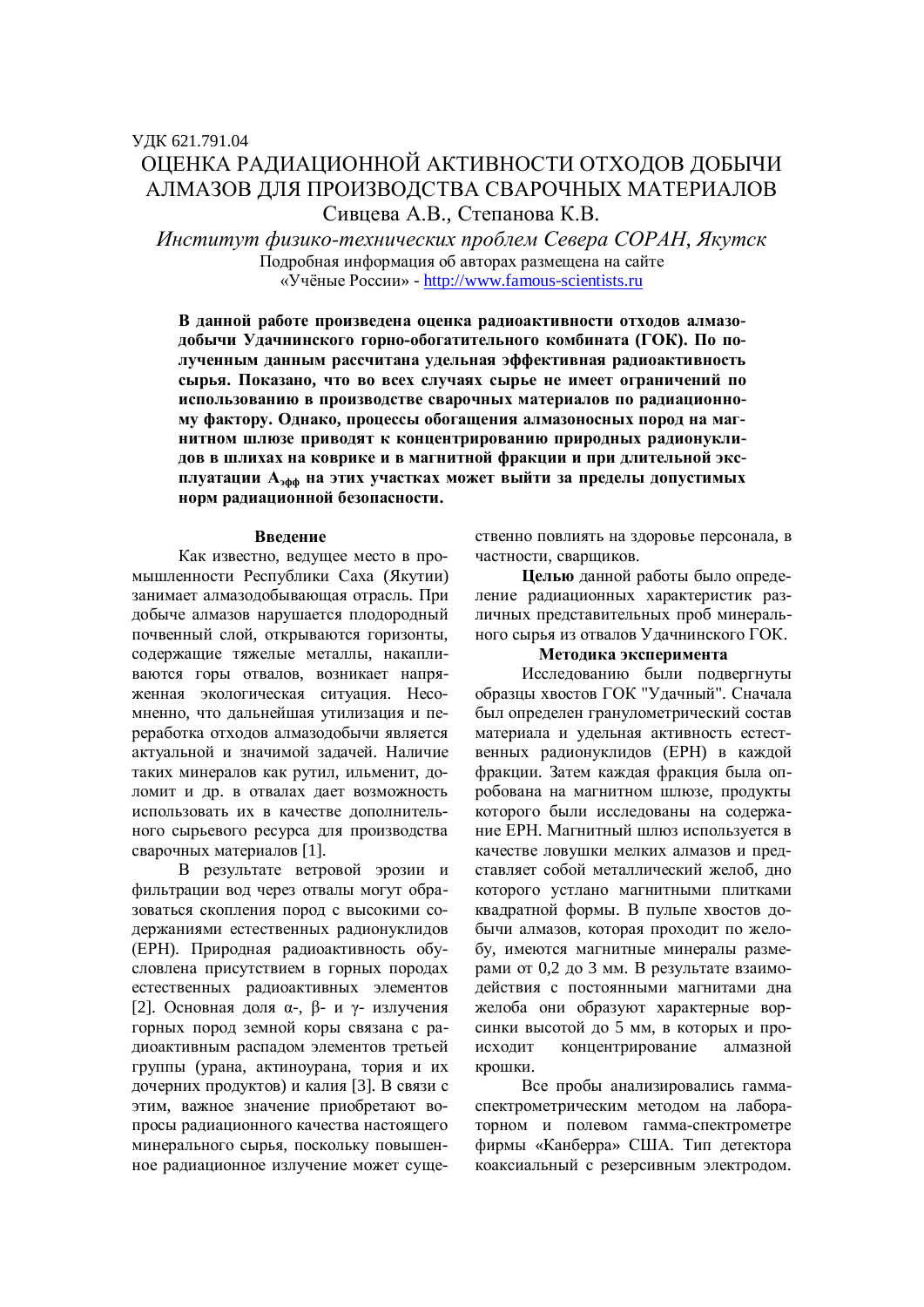Основные характеристики: диапазон регистрируемых энергий от 3 кэВ до 3 МэВ; активный объем кристалла 125 см<sup>3</sup>; энертетическое разрешение 1,0 кэВ по линии 122 кэ $B - {^{57}C}$ о и 2,0 кэ $B$  по линии 1332 кэ $B$ – <sup>60</sup>Со; относительная эффективность регистрации – 30%.

#### Результаты и обсуждение

Согласно ГОСТ 30108-94 и НРБ-99 все строительные материалы и изделия должны быть сертифицированы по радиационному признаку. Удельную эффективную активность ЕРН в исследуемом объекте рассчитывают по формуле:

$$
A_{\nu\phi\phi} = A_{Ra} + 1{,}31A_{Th} + 0{,}085A_{K},
$$

где  $A_{\text{Ra}}$  и  $A_{\text{Th}}$  – удельные активности радия и тория, находящихся в равновесии с остальными членами уранового и ториевого семейств;  $A_k$  – удельная активность калия-40.

Результаты гамма-спектрометрического анализа и рассчитанная удельная эффективная активность приведены в таблице 1. Как видно из данной таблицы,  $A_{\text{sub}}$  не превышает 225 Бк/кг, что находится в пределах норм радиационной безопасности (см. таблицу 2).

|                        | Фракция,    | Удельная активность, Бк/кг |                |                        | $A_{\partial \Phi \Phi}$ , Бк/кг |
|------------------------|-------------|----------------------------|----------------|------------------------|----------------------------------|
| Наименование образца   | MM          | 40 <sub>K</sub>            | $^{226}Ra$     | $\overline{^{232}}$ Th |                                  |
| Хвосты ГОК исход.      |             | $167,5 \pm 10,7$           | $25,8 \pm 1,1$ | $37,4 \pm 1,8$         | 89±5,8                           |
| Хвосты ГОК             | < 0, 2      | $168,3 \pm 13,0$           | $31,6 \pm 1,5$ | $55,8 \pm 2,9$         | 119±7,7                          |
| Шлихи МФ*              | < 0.2       | $85,2 \pm 12,3$            | $68,8{\pm}3,2$ | $102,1 \pm 5,4$        | 209,8±13,6                       |
| Хвосты ГОК             | $0,2-0,315$ | $140,7{\pm}9.8$            | $29,8 \pm 1,2$ | $40,4{\pm}1,9$         | 94,7±6                           |
| Шлихи МФ               | $0,2-0,315$ | $94,7{\pm}9,1$             | $45,8 \pm 1,9$ | $41,8 \pm 2,4$         | $108,6{\pm}7$                    |
| Шлихи МФ               | $0,315-0,4$ | $104,2{\pm}6,2$            | $38,1 \pm 1,1$ | $44,7 \pm 1,5$         | $105,6 \pm 6,9$                  |
| Хвосты ГОК             | $0,4-1,0$   | $158,6 \pm 15,0$           | $26,1 \pm 1,7$ | $35,7{\pm}2,7$         | $86,4{\pm}5,6$                   |
| Шлихи на коврике       | $0,4-1,0$   | $127,7 \pm 17,2$           | $58,1\pm3,2$   | $71,5+4,8$             | $162,7 \pm 10,6$                 |
| Шлихи МФ               | $0,4-1,0$   | 233,9±14,6                 | $53,6{\pm}1,9$ | $115,6\pm4,2$          | 224,9±14,6                       |
| Хвосты магн. шл. НМФ** | $0,4-1,0$   | $154,3 \pm 11,7$           | $22,5 \pm 1,2$ | $36,7{\pm}2,1$         | $83,7{\pm}5,4$                   |
| Хвосты ГОК             | $1,0 - 2,0$ | $190,2 \pm 12,1$           | $25,6 \pm 1,1$ | $36,7{\pm}1,8$         | $90,1{\pm}5.9$                   |
| Шлихи на коврике       | $1,0-2,0$   | $137,0 \pm 14,2$           | $60,5{\pm}2,7$ | $110,8{\pm}5,3$        | $217,2 \pm 14,1$                 |
| Шлихи МФ               | $1,0-2,0$   | $158,8 \pm 15,0$           | $25,4 \pm 1,7$ | $41,0{\pm}2,9$         | $92,6 \pm 6$                     |
| Шлихи НМФ              | $1,0-2,0$   | $202,6 \pm 16,0$           | $25,6{\pm}1,6$ | $40,7{\pm}2,7$         | $96,1\pm6,2$                     |

**Таблица 1.** Удельная активность ЕРН в фракциях шлихов магнитного шлюза

 $*$ МФ – магнитная фракция

 $*$   $*$  –  $*$   $*$  –  $*$   $*$  –  $*$   $*$  –  $*$   $*$  –  $*$   $*$  –  $*$   $*$  –  $*$   $*$  –  $*$   $*$  –  $*$   $*$  –  $*$   $*$  –  $*$   $*$  –  $*$   $*$  –  $*$   $*$  –  $*$   $*$  –  $*$   $*$  –  $*$   $*$  –  $*$   $*$  –  $*$   $*$  –  $*$   $*$  –  $*$   $*$  –  $*$   $*$  –

| Класс         | Область использования                           | $A_{\rm 300}$ , Бк/кг |
|---------------|-------------------------------------------------|-----------------------|
| материала     |                                                 |                       |
|               | Вновь строящиеся жилые и общественные здания    | $\leq 370$            |
| 2             | Дорожное строительство в пределах территории    | $\leq 740$            |
|               | населенных пунктов, возведение производственных |                       |
|               | сооружений                                      |                       |
| $\mathcal{R}$ | Дорожное строительство вне населенных пунктов   | $\leq 2800$           |
|               | По согласованию с федеральным органом           | > 2800                |
|               | санэпидемнадзора                                |                       |

**Таблица 2.** Нормируемые значения  $A_{\text{sub}}$ 

Распределение ЕРН в различных фракциях образцов показано в диаграмме 1. Из данной диаграммы видно, что чем крупнее фракция, тем больше содержания

 $^{40}$ К, а чем мельче фракция, тем больше тяжелых радионуклидов<sup>226</sup>Ra и <sup>232</sup>Th. Наибольший вклад в удельную эффективную активность вносит  $^{232}$ Th (53-75%), вклад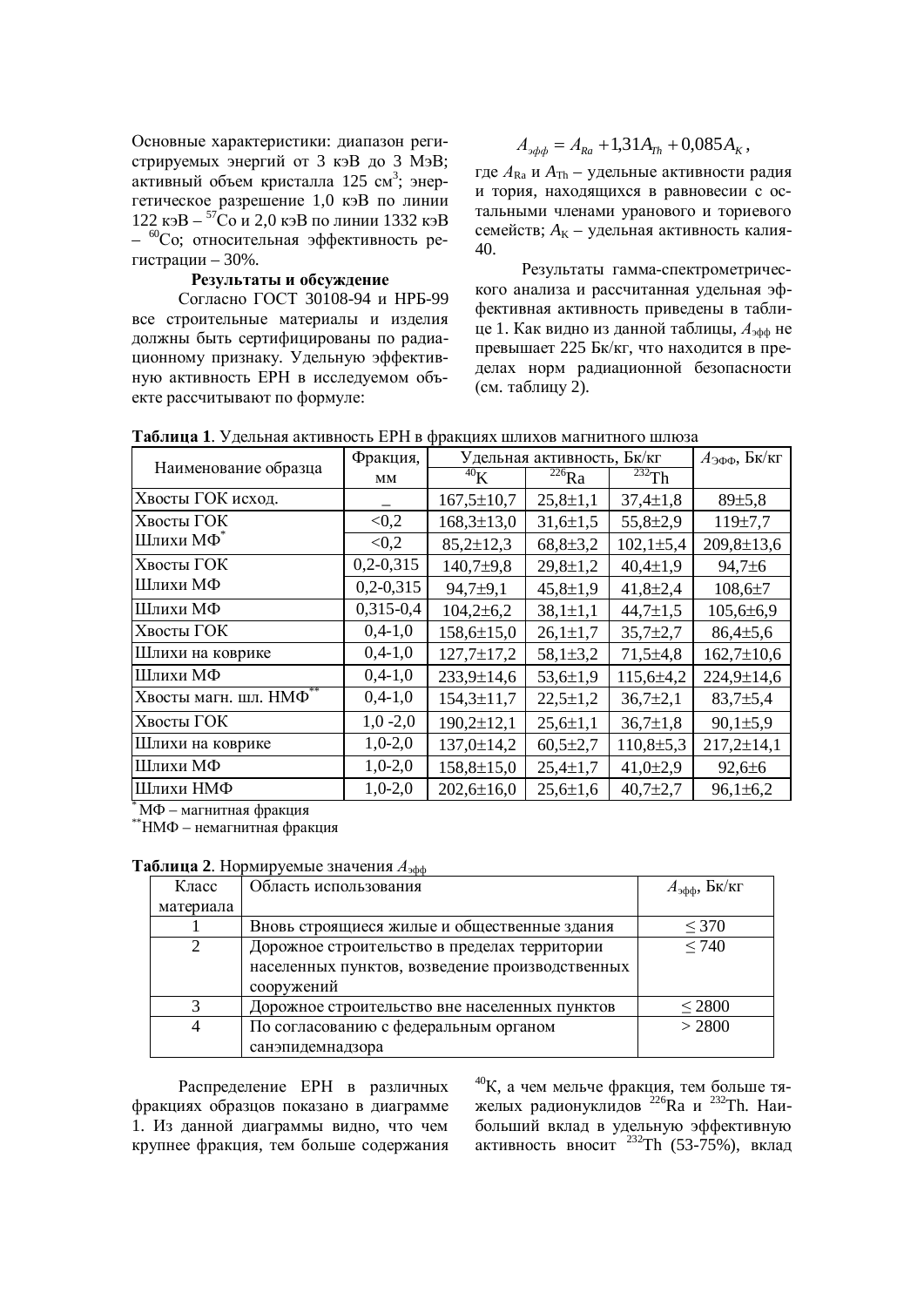$^{226}$ Ra и  $^{40}$ К составляет соответственно 22-30% и 3-17%. Радиоактивность проб носит торий-радиевый характер.

Содержание ЕРН в отходах Удачнинского ГОК любого класса крупности находится в пределах действующих норм радиационной безопасности (< 370 Бк/кг).

В диаграммах 2 и 3 показано распределение радионуклидов при опробовании на магнитном шлюзе. Видно, что концентрирование тяжелых ЕРН происходит в шлихах на коврике магнитного шлюза и в магнитной фракции. Таким образом, удельная эффективная активность проб на данных участках по сравнению с исходными шлихами ГОК возрастает в 1,5-2,5 раза и максимальные значения А<sub>зфф</sub> составляют 200-225 Бк/кг.



Диаграмма 1. Содержание радионуклидов во фракциях



**Диаграмма 2.** Содержание радионуклидов в продуктах магнитного шлюза фракции 0,4-1,0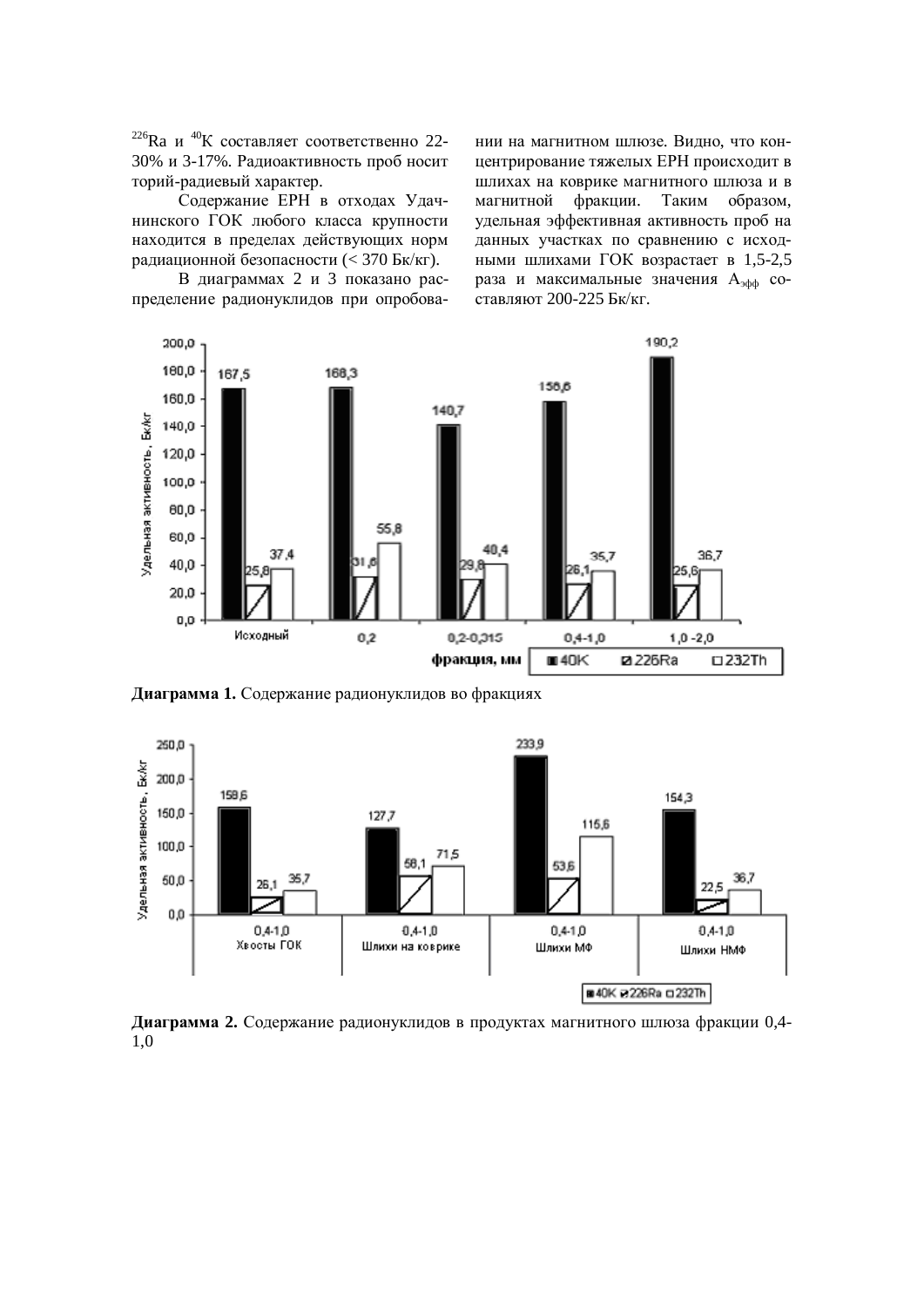

**Диаграмма 3.** Содержание радионуклидов в продуктах магнитного шлюза фракции 1,0-2,0

#### **Выводы**

В целом, сырье не имеет ограничений по использованию в производстве сварочных материалов по радиационному фактору – удельная эффективная активность хвостов алмазодобычи Удачнинского ГОК составляет менее 370 Бк/кг. Однако, процессы обогащения алмазоносных пород на магнитном шлюзе приводят к концентрированию природных радионуклидов в шлихах на коврике и в магнитной фракции и при длительной эксплуатации А<sub>зфф</sub> на этих участках может выйти за пределы допустимых норм радиационной безопасности. Поэтому рекомендуется проведение периодического радиационного контроля отходов с магнитного шлюза.

#### СПИСОК ЛИТЕРАТУРЫ:

1. Попов В.В., Сафонов Ю.Г. Проблемы развития и эффективного использования минерально-сырьевой базы России. – M.: ИГЕМ РАН, 2003. 202 с.

2. Разведочная ядерная геофизика: Справ. геофизика / Под ред. О.Л. Кузнецова.- М.: Недра, 1986.-386 с.

3. Степанов В.Е., Саввин Е.Л., Степанова К.В. и др. Ядерно-физические основы методов анализа, технологий обогащения и утилизации минерального сырья с алмазами, драгоценными металлами, редкоземельными элементами. В монографии «Научное обеспечение развития горнопромышленных комплексов Республики Саха (Якутия)». Изд-во "Наука". Новосибирск, 2003. С. 80-98.

## **THE RADIATION ESTIMATION OF MINE DIAMONDS WASTE FOR WELDING MATERIALS MANUFACTURE**

Sivtseva A.V., Stepanova K.V.

*Institute of physicotechnical problems of the North, Yakutsk* 

The estimation of radiation of mine diamonds waste of Udachninsky mountainconcentrating combine is made. The specific effective radio-activity of raw material is calculated. It is shown, the raw material has no restrictions on use in manufacture welding materials under the radiating factor. However, processes of enrichment breeds on a magnetic sluice lead to natural radionuclide concentration on the magnetic carpet both in the magnetic fraction at long period. A<sub>eff</sub> can fall outside the limits admissible norms of radiating safety.